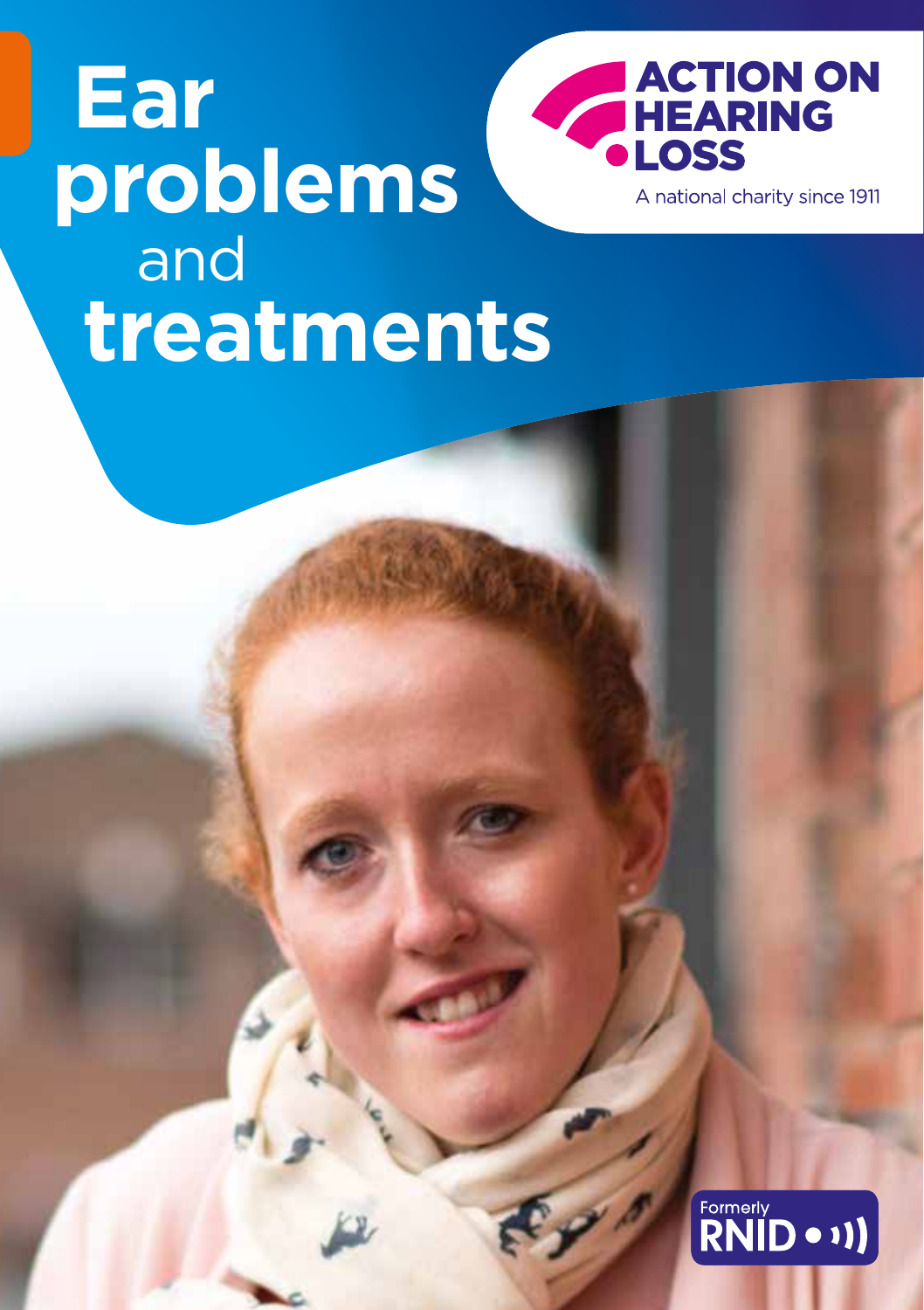"I knew from a young age that I couldn't hear as well as I was supposed to – sometimes my Reception class teacher would think I was misbehaving when I didn't follow her instructions, but I simply couldn't hear what she was saying.

I had two operations to insert grommets (ventilation tubes) in my ears, when I was eight and 10, to drain a build-up of fluid from the middle part of my ears and help prevent ear infections. The second operation eventually worked and, for the first time in my life, I could hear sounds clearly – the difference was amazing."

Tori Jeffery, West Yorkshire

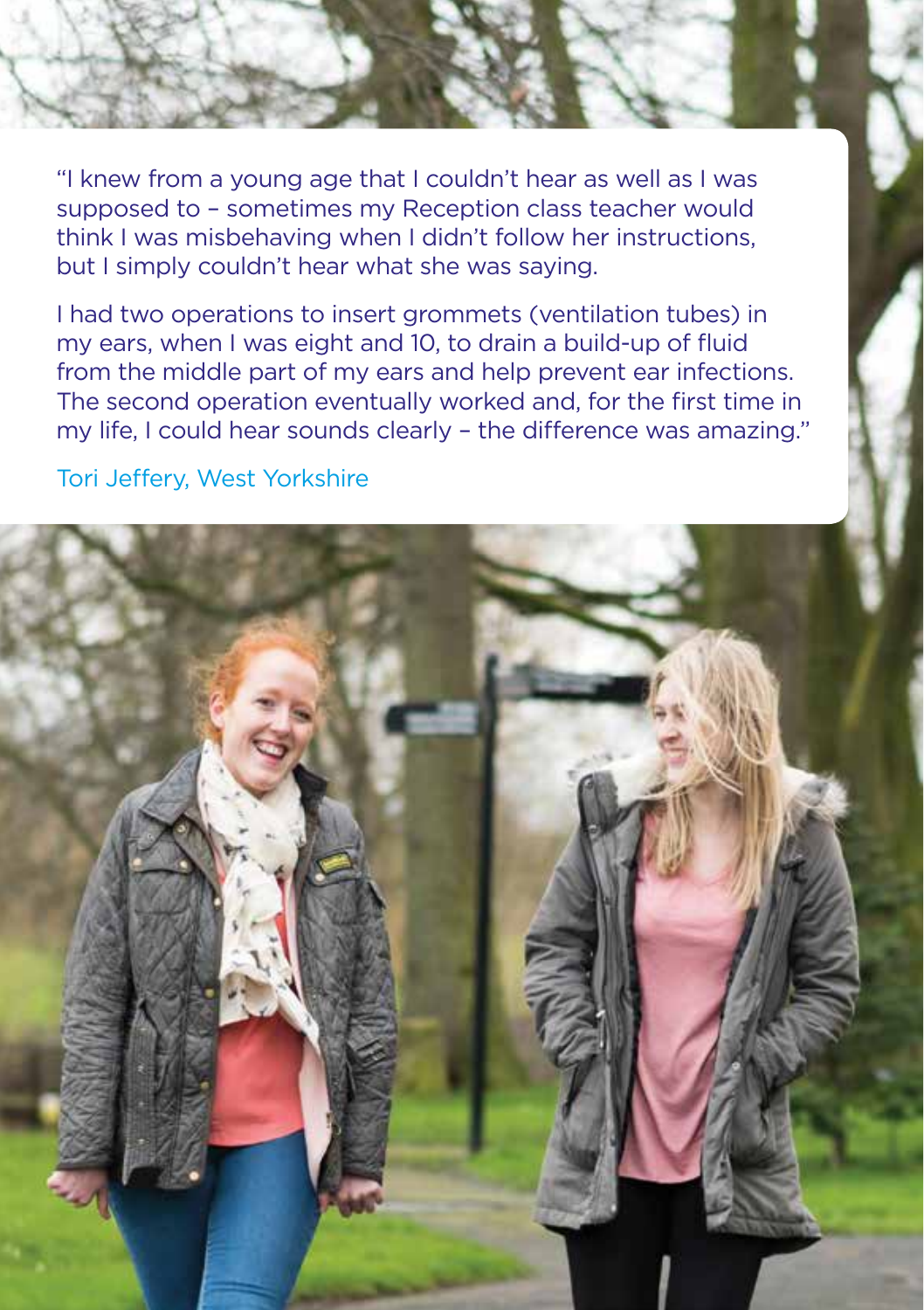This leaflet tells you about the common ear conditions that can cause hearing loss or balance problems (or both) – and the treatments available. If you're at all worried about your hearing or balance, see your GP.

### **Contents**

| $\bullet$ |  |
|-----------|--|
|           |  |
| $\bullet$ |  |
| $\bullet$ |  |
| $\bullet$ |  |
| $\bullet$ |  |
|           |  |
| $\bullet$ |  |
|           |  |
| $\bullet$ |  |
|           |  |
| $\bullet$ |  |
| $\bullet$ |  |
|           |  |
|           |  |
|           |  |
|           |  |
|           |  |

#### Please let our Information Line know if you'd like this leaflet in large print, braille or audio (see back page for contact details).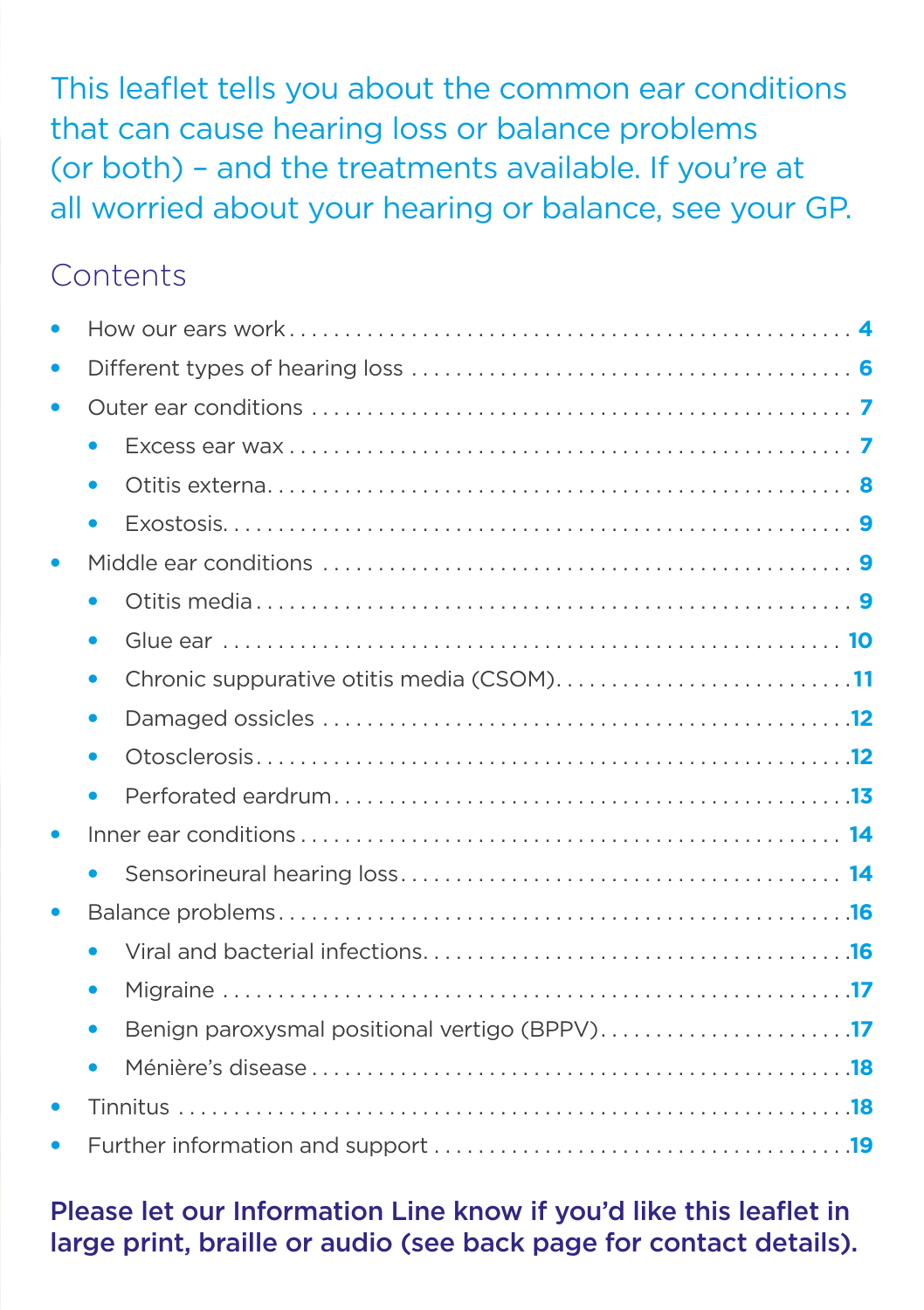## <span id="page-3-0"></span>How our ears work

Our ears are our organs of hearing and balance. As you can see from the illustration below, they have three parts: the **outer, middle** and inner ear.

## Outer ear

The outer ear consists of the **pinna**, which is the part you can see on the side of your head, and the **external ear canal**. Sound waves (vibrations) are gathered by the pinna and travel down the external ear canal until they reach the **eardrum**, causing it to vibrate.

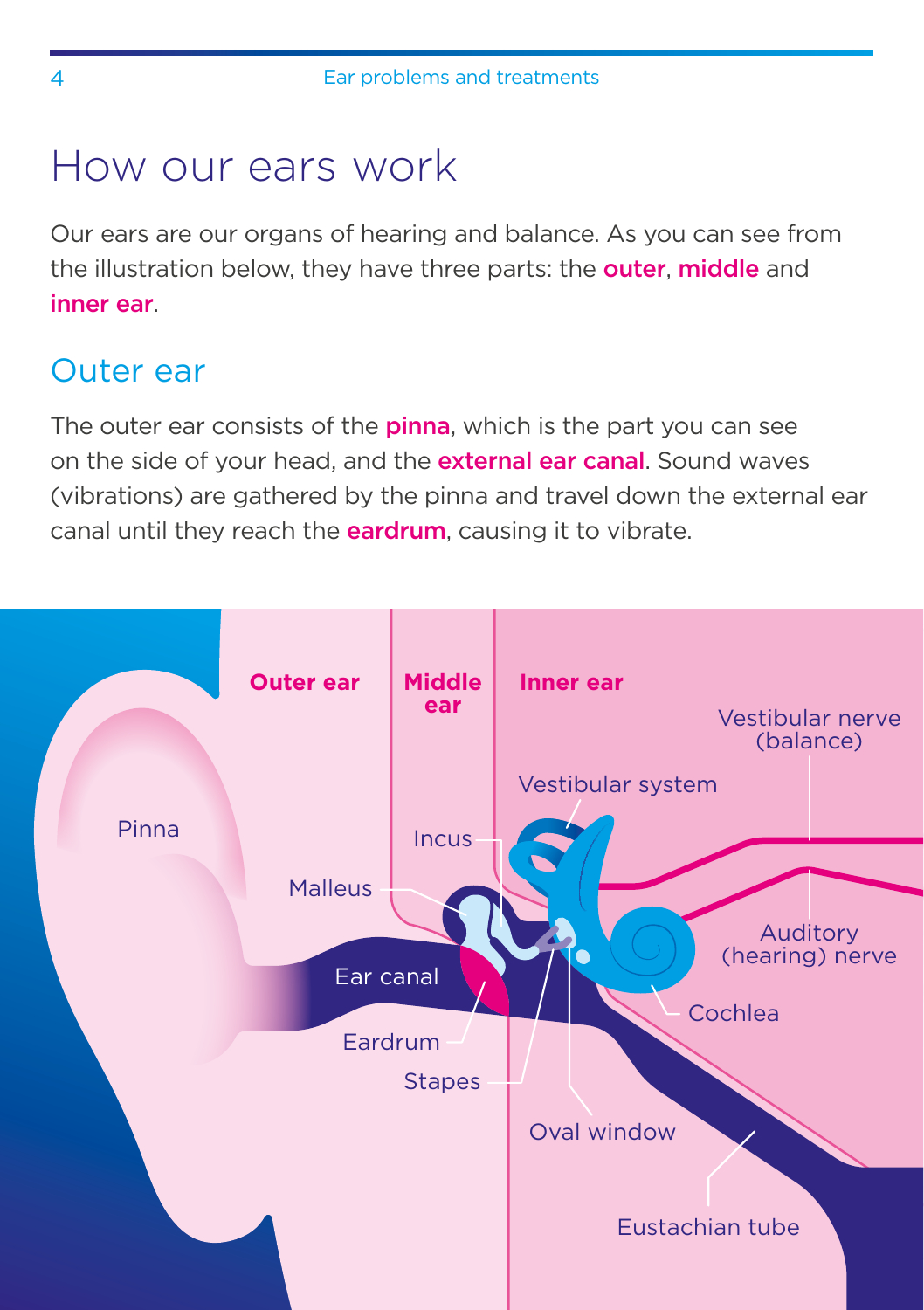### Middle ear

The middle ear is an air-filled space behind the eardrum that contains a chain of tiny bones called the ossicles (the malleus, incus and stapes). These bones stretch from the eardrum to the **cochlea** (your hearing organ in the inner ear). When the eardrum vibrates, it causes the ossicles to move backwards and forwards. This movement passes the sound waves through to the inner ear. The middle ear is also connected to the space at the back of the nose by a small passage called the Eustachian tube. When you swallow, yawn or blow your nose, the Eustachian tube opens and allows air into the middle ear.

#### Inner ear

The inner ear has two parts:

- the **cochlea**, responsible for hearing
- the vestibular system, responsible for balance.

The cochlea is a fluid-filled chamber that looks a bit like a snail shell. It contains thousands of tiny sensory cells known as hair cells. When sound waves enter the cochlea, the hair cells trigger electrical signals in the hearing nerve. The hearing nerve sends these signals to the brain, which recognises them as different sounds – for example, people talking or footsteps.

#### **Medical disclaimer**

The information given in this leaflet is not medical advice and, by providing it, neither Action on Hearing Loss nor our medical advisers undertake any responsibility for your medical care, or accept you as a patient. Before acting on any of the information contained in this leaflet, or deciding on a course of treatment, you should discuss the matter with your GP or another medical professional who is treating you.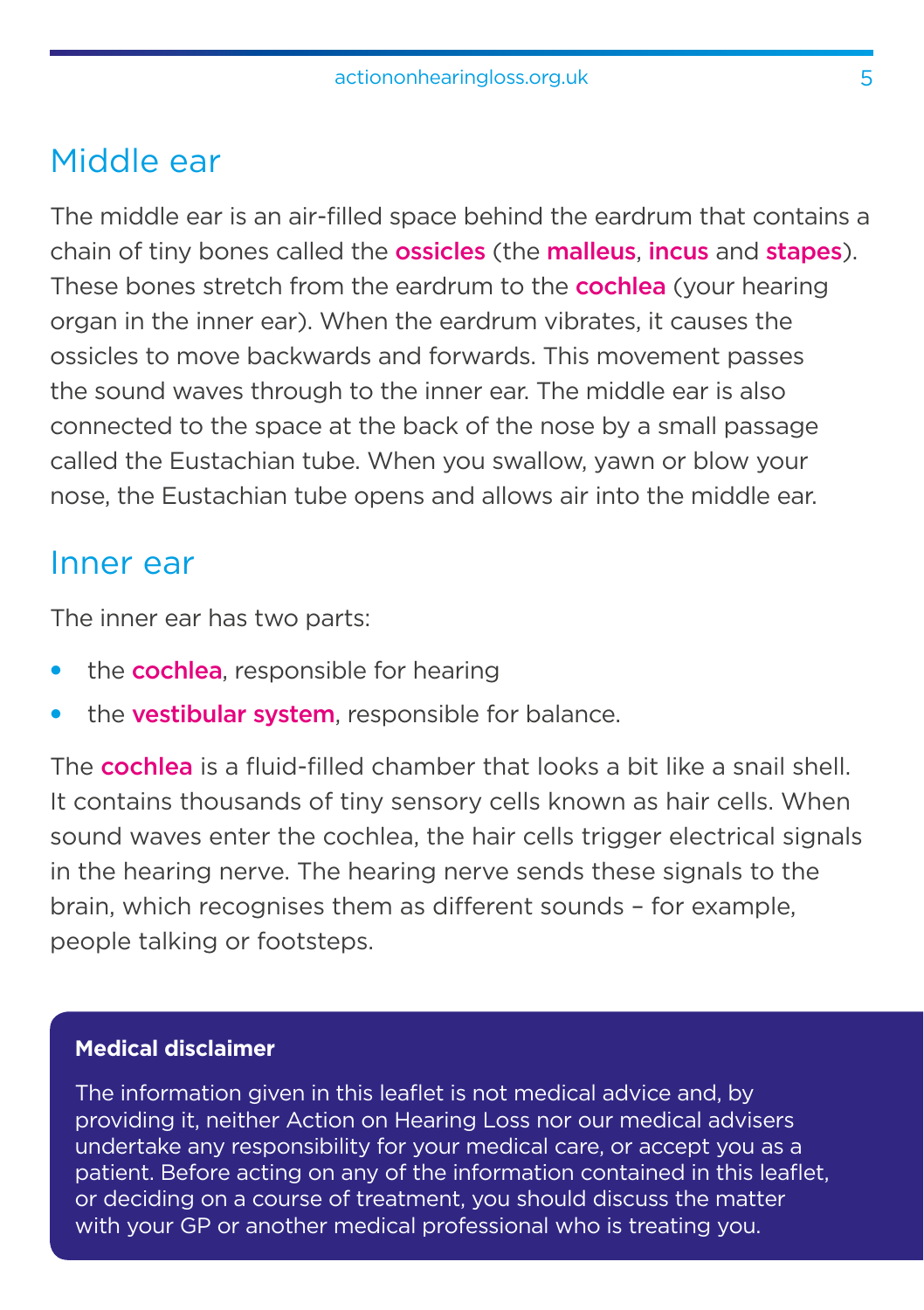<span id="page-5-0"></span>The **vestibular system** is also filled with fluid. It has three small chambers, called semi-circular canals, which contain sensory hair cells similar to those in the cochlea. When you move your head, the fluid inside these chambers moves. In response to this movement, the sensory cells create electrical signals that are sent to the brain. The brain uses this information to create a detailed idea of your body movement and head position. Together with your vision and the sensors in your joints, this helps you keep your balance.

# Different types of hearing loss

There are two main types of hearing loss:

#### **1.** Conductive hearing loss

This occurs when sound waves can't pass freely to the inner ear. It's usually caused by a blockage or problem in the outer or middle ear. Sounds become quieter and are sometimes muffled. Depending on its cause, conductive hearing loss can be either temporary or permanent.

#### **2.** Sensorineural hearing loss

This is the result of damage to the cochlea within the inner ear or the hearing nerve (or both). Sensorineural hearing loss is permanent and can't be cured, at least at the present time. It changes your ability to hear quiet sounds and reduces the quality of the sounds that you hear, making it difficult to understand speech.

It's also possible to have both types of hearing loss – this is known as mixed hearing loss.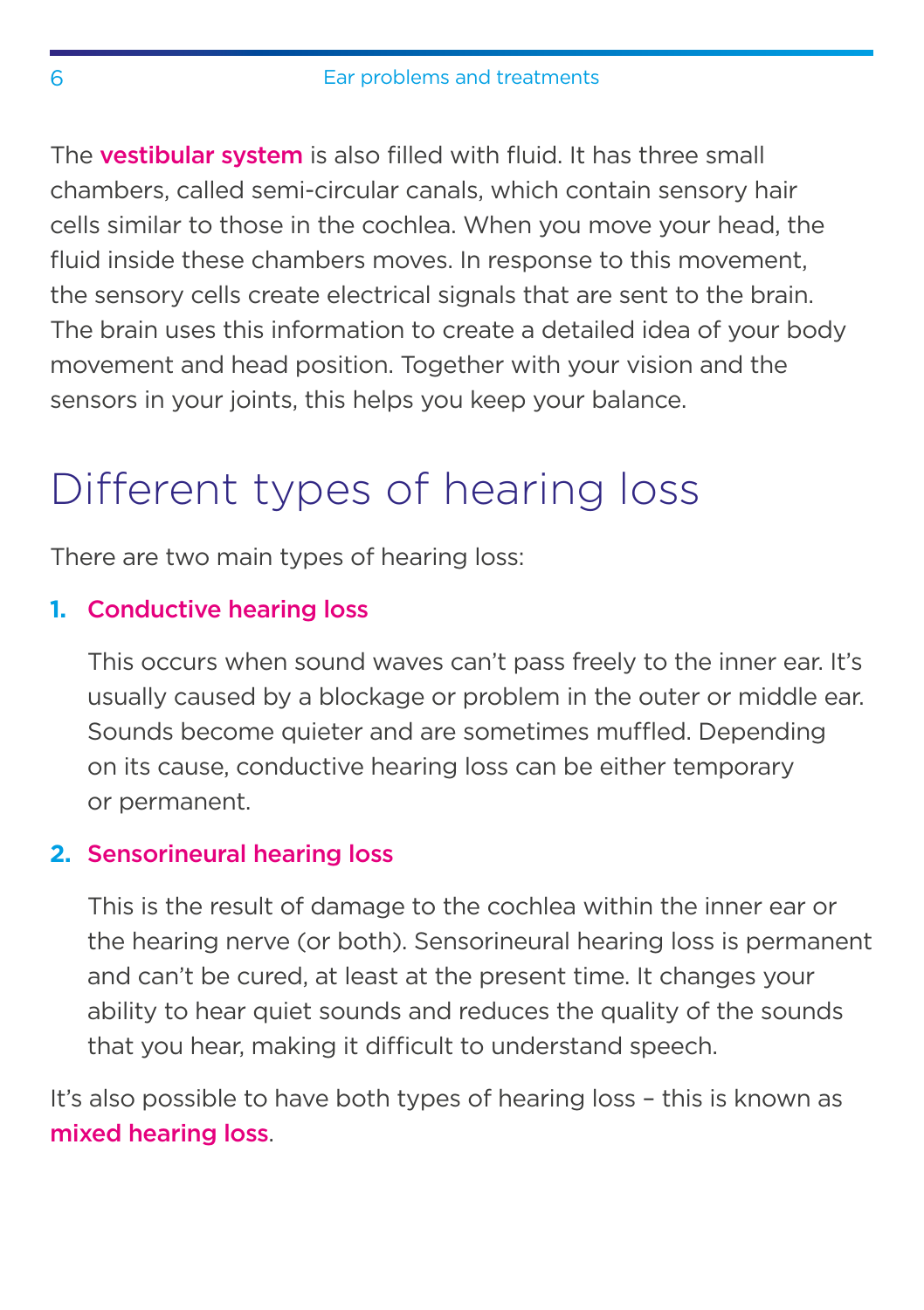## <span id="page-6-0"></span>Outer ear conditions

### Excess ear wax

Ear wax is a normal, oily substance produced by the glands in the skin of the outer half of the ear canal. It's antiseptic and helps to protect and clean the ear. Ear wax usually comes out of the ear by itself, helped by the movement of the jaw.

However, if you have too much ear wax in your ear canal, you may need to have it removed if:

- you have hearing loss, tinnitus, earache or vertigo (a sensation of spinning)
- the wax is blocking the ear canal, preventing a doctor or nurse from examining it or taking an impression of it for a hearing aid earmould
- you use hearing aids and the wax is affecting how they work.

#### How is ear wax removed?

Your GP may prescribe ear drops to loosen the wax and see if it works its way out of your ear by itself. If the wax doesn't clear, you may need to have it removed through irrigation. This is usually done by a nurse, using a device called an irrigator to wash the wax out of the ear with warm water. If this method isn't suitable – for example, if you have a perforated (torn) eardrum [\(see page 13](#page-12-0)) – a specialist can lift or suck the wax out of the ear using special instruments.

See your GP if you think you have a build-up of ear wax. Don't try to remove wax from your ears yourself. Never push cotton buds, fingers or anything else into your ears – you could push wax deep into the ear and may damage the eardrum.

Ĭ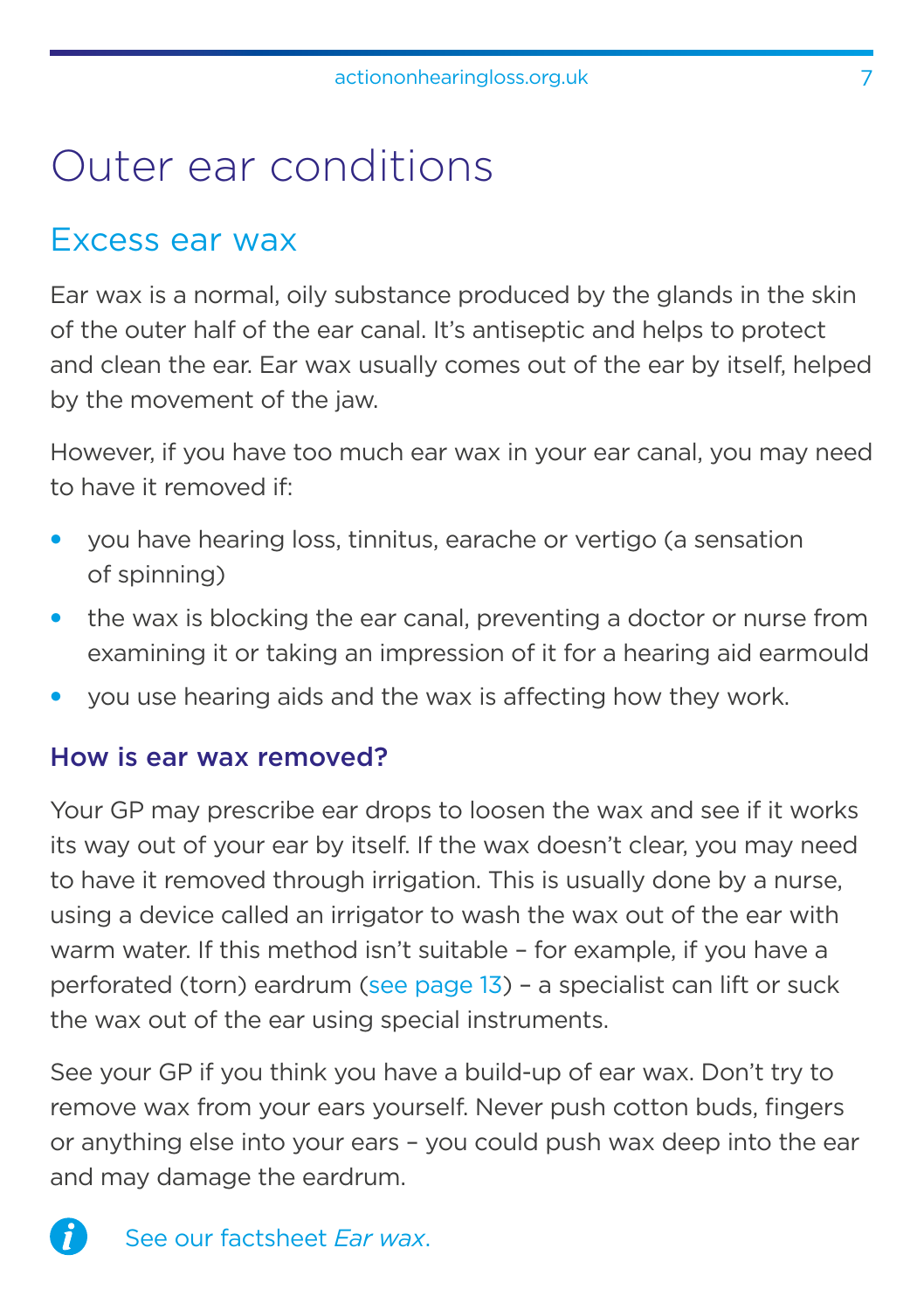## Otitis externa

The medical term for inflammation (redness and swelling) of the outer ear canal is otitis externa. The symptoms can include ear pain, liquid discharge and some degree of temporary hearing loss.

The condition can be caused by:

- bacterial or fungal infections
- skin conditions such as eczema or psoriasis (broken skin is more likely to become inflamed)
- allergies for example, antibiotic ear drops or hair products may irritate your ear canal.

You're more at risk of developing an infection if you:

- damage your ear canal for example, by using cotton buds, scratching or putting other objects in your ear
- have too much moisture in your ear due to swimming (particularly in dirty water), sweating or being in a humid environment.

#### How is otitis externa treated?

See your GP if you have any of the symptoms of otitis externa, because it tends to last for several weeks if it isn't treated.

Your GP can usually prescribe medicated ear drops to help speed up the healing process. If necessary, they may prescribe painkillers, or antibiotic tablets or capsules if the infection is severe.

To prevent complications and your symptoms worsening, avoid getting your affected ear wet. You can remove any discharge or debris from your ear by gently swabbing your outer ear with cotton wool, but be careful not to damage it, and don't put anything inside your ear.

<span id="page-7-0"></span>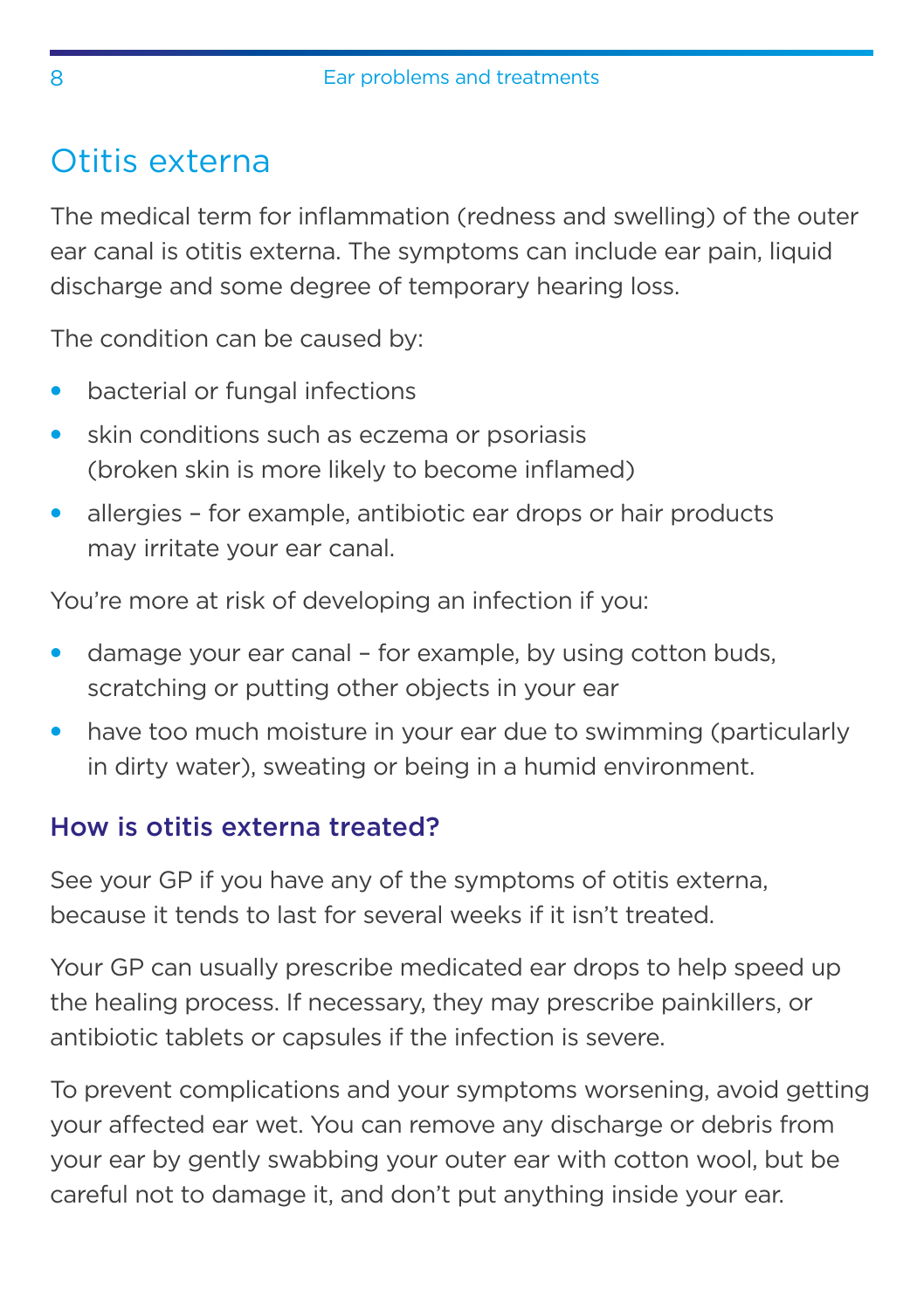<span id="page-8-0"></span>With treatment, otitis externa should clear up within 7–10 days. If it doesn't, go back to your GP.

### Exostosis

Exostosis is a condition that develops when repeated exposure to cold water causes abnormal bone growths in the ear canal.

People who swim or surf a lot in cold water often get this condition. With continued exposure to cold wind and water, exostosis will worsen over time. If the swellings narrow the ear canal too much, wax and water can get trapped in the ear, which can cause infection and hearing loss.

#### How is exostosis treated?

You may be able to prevent the swellings from growing bigger if you avoid exposure to cold water – either by not swimming or surfing or by using earplugs when you do.

If exostosis is causing ear infections, your GP may prescribe antibiotic ear drops to treat them. If this fails to treat the infections, or the swellings are causing hearing loss, you may be offered surgery to remove the swellings. It may take several weeks for your ear canal to heal. You'll need to keep your ear as dry as possible during this time.

# Middle ear conditions

## Otitis media

Otitis media is an infection of the middle ear. It's caused when a bacterial or viral infection spreads from the nose or throat into the middle ear. Anyone can get middle ear infections, but they're most common in young children.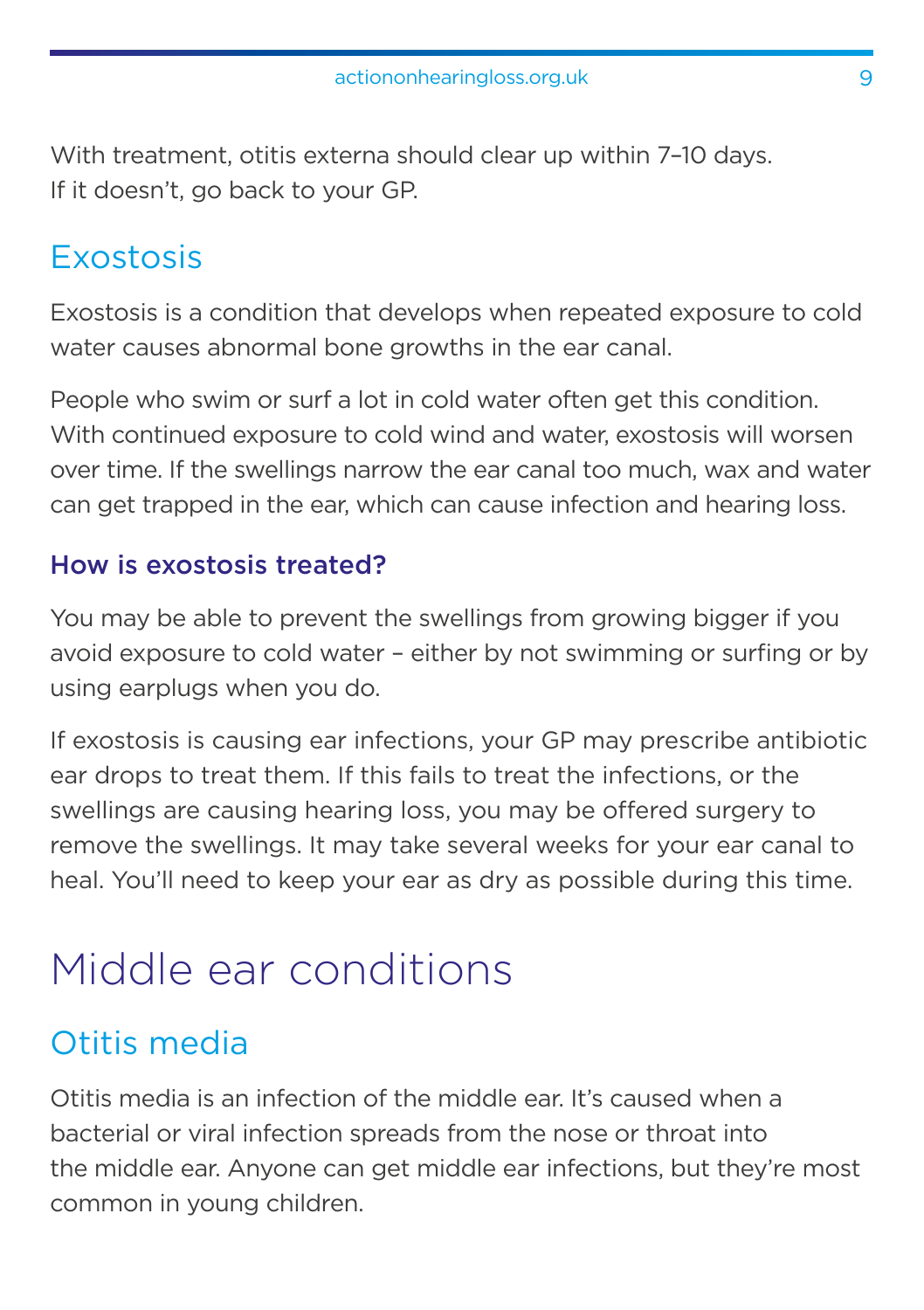The infection causes inflammation and a build-up of fluid in the middle ear, which makes the eardrum bulge outwards, resulting in earache. The fluid can also cause a slight hearing loss, as the ossicles (the tiny bones in the ear) are unable to move freely and pass sound waves to the inner ear.

Sometimes, the eardrum can tear, with a sudden discharge of pus and blood into the outer ear canal. This may relieve the pain and pressure. See [page 13](#page-12-0) for more information on perforated eardrums.

#### How is otitis media treated?

Most cases of otitis media clear up within a few days to a week without the need for treatment. But we recommend you get advice from a GP because, although rare, complications from a middle ear infection can be serious. Your GP may prescribe a painkiller or an anti-inflammatory to treat the pain and fever.

If there's no improvement after several days, or if you're very unwell, you may be prescribed antibiotics. If so, you must take the entire course, unless your doctor tells you otherwise.

## Glue ear

Glue ear, also known as otitis media with effusion (OME), is more common in young children, where it often occurs after otitis media, but it can also affect adults. After the infection has been treated, fluid remains in the middle ear and fails to drain back down the Eustachian tube, but with no obvious signs of inflammation or ear infection. This can cause temporary hearing loss. If this persists in a young child, you may notice more obvious signs of hearing loss, changes in their behaviour and a delay in speech development.

<span id="page-9-0"></span>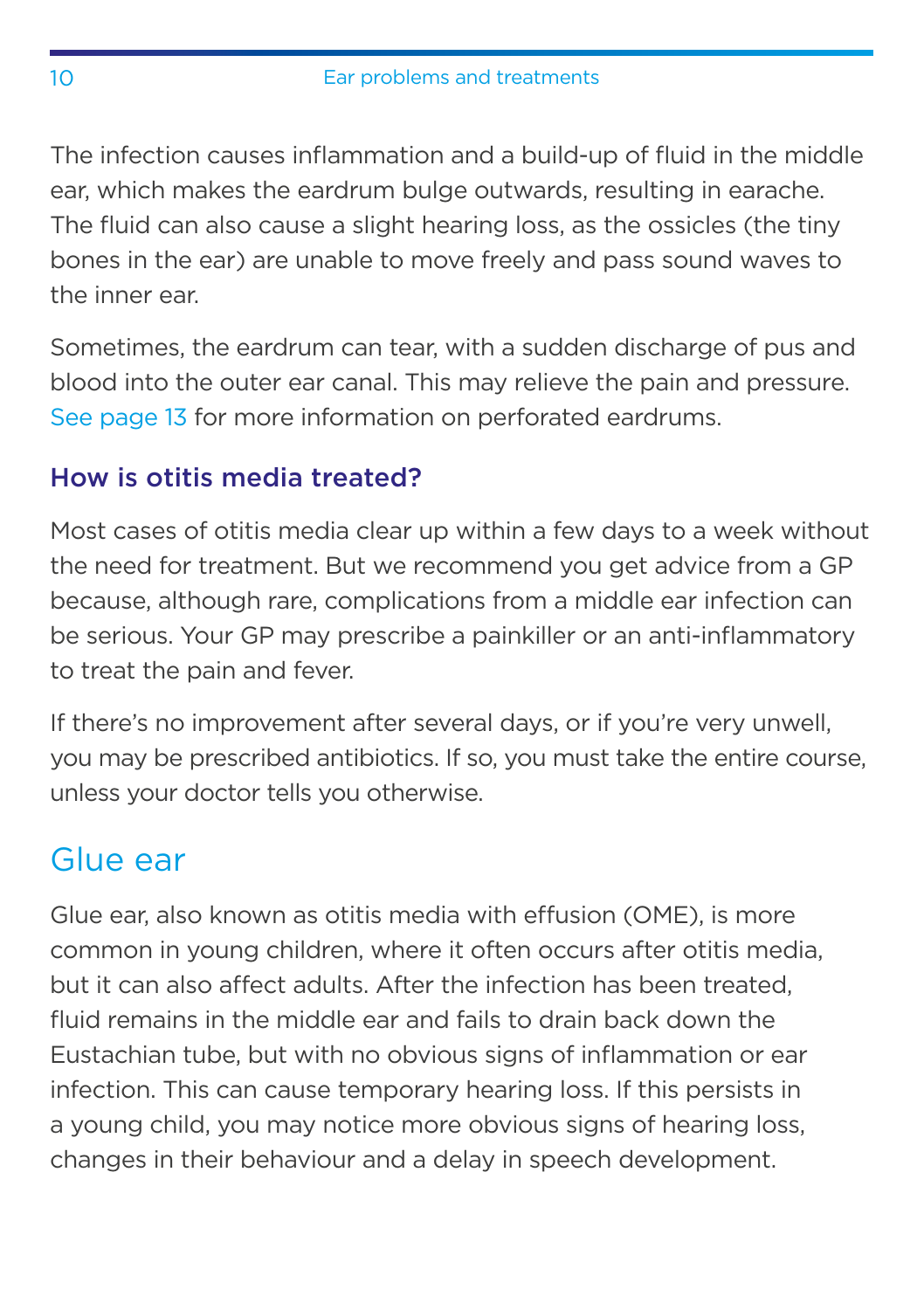#### <span id="page-10-0"></span>How is glue ear treated?

In most cases, glue ear clears up naturally within three months. If you or your child has glue ear and it doesn't get better, an ear, nose and throat (ENT) surgeon may recommend an operation where a tiny ventilation tube, called a grommet, is inserted temporarily into the eardrum. This allows air into the middle ear and enables the fluid to drain back down the Eustachian tube.

Hearing aids may be recommended if surgery isn't suitable because of other health problems, or if there is another reason to avoid inserting grommets – for example, if grommets haven't worked in the past and glue ear keeps coming back.

R See our factsheet *Glue ear*.

## Chronic suppurative otitis media (CSOM)

CSOM is middle ear inflammation with recurring fluid discharge that usually occurs as the result of repeated episodes of otitis media. The eardrum can fail to heal, leaving a permanent perforation (hole). In rare cases, repeated infections can also lead to an abnormal skin growth in the middle ear, called a cholesteatoma, which causes a smelly discharge and can cause permanent damage and hearing loss if left untreated.

#### How is CSOM treated?

If you have CSOM, your GP will refer you to an ENT specialist for treatment. If you have a cholesteatoma, you'll need an operation to remove the abnormal skin growth and prevent it from causing damage to the middle ear and even the inner ear. The surgeon will then try to rebuild the damaged middle ear, graft the eardrum and, if possible, restore your hearing.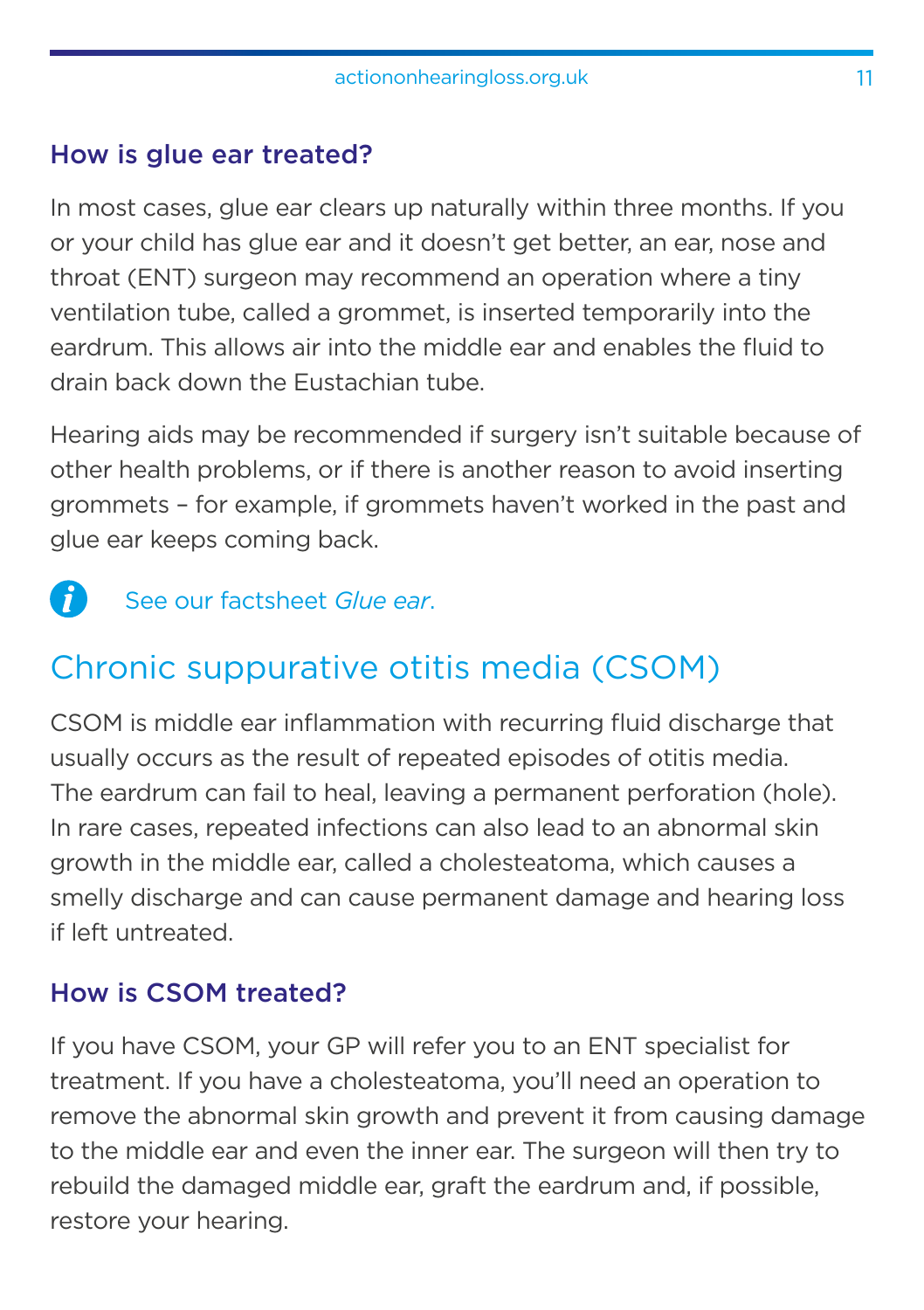## <span id="page-11-0"></span>Damaged ossicles

Serious infections and head injuries can damage the ossicles (tiny bones) in the middle ear, causing hearing loss. Occasionally, babies are born with misshapen ossicles.

#### What treatment is available?

Depending on the type and extent of damage to the ossicles, you may be offered hearing aids (including bone conduction hearing aids) to help overcome the hearing loss. In some cases, damaged ossicles can be repaired or replaced with artificial bone. How much your hearing will improve after surgery depends on how severe the damage has been to the ossicles and middle ear, and what type of artificial bone is needed to repair the damage.

## **Otosclerosis**

Otosclerosis is a condition that affects the stapes, one of the tiny bones (ossicles) in the middle ear (see illustration, [page 4](#page-3-0)). Abnormal bone growth around the stapes causes it to gradually fuse with the surrounding bone. This causes hearing loss, because the ossicles are no longer able to pass sound waves into the inner ear efficiently. Eventually, the stapes becomes fixed in place and is unable to move at all. This can cause severe hearing loss.

In most cases, otosclerosis just affects the stapes. However, in rare cases, the cochlea and the hair cells within it are also affected – this can make the hearing loss worse.

Most people with otosclerosis develop it in their late 20s or their 30s. Women are twice as likely to be affected by it as men, and the condition can worsen during pregnancy.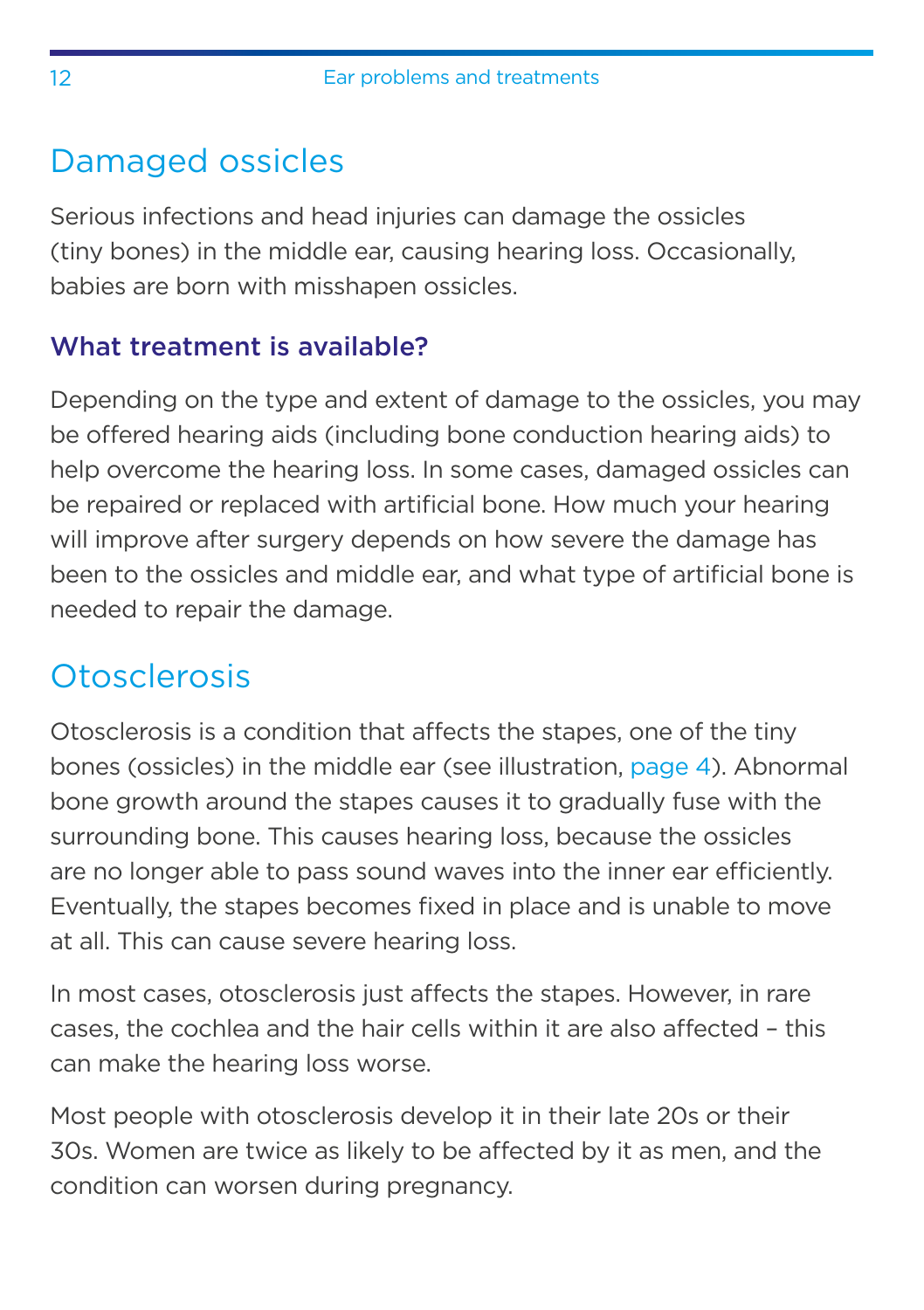#### <span id="page-12-0"></span>How is otosclerosis treated?

Hearing aids are very useful if you have otosclerosis, but they won't stop your hearing loss from worsening. It's likely that you'll be able to have an operation called a stapedectomy, where a surgeon replaces the stapes with an artificial bone made from metal or plastic, so that sound can travel to the inner ear. This operation has a high success rate.

A See our factsheet *Otosclerosis.*

## Perforated eardrum

A perforated eardrum (a hole or tear in the eardrum) can be caused by:

- serious middle ear infections, such as untreated otitis media [\(see page 9\)](#page-8-0)
- injury to the eardrum, caused by, for example, a severe blow to the ear or poking something, like a cotton bud, in your ear
- a sudden loud noise, such as an explosion, accompanied by a pressure change
- rapid changes in air pressure, such as when changing altitude in an aeroplane or when scuba diving.

A perforated eardrum may cause a sudden hearing loss and give you earache. You may also experience tinnitus (ringing or buzzing in your ear(s) or head). The symptoms are usually only temporary and your hearing will return once your eardrum has healed.

It's important not to get water or any other liquid in your ear while your eardrum is perforated, as this can cause an infection in the middle ear.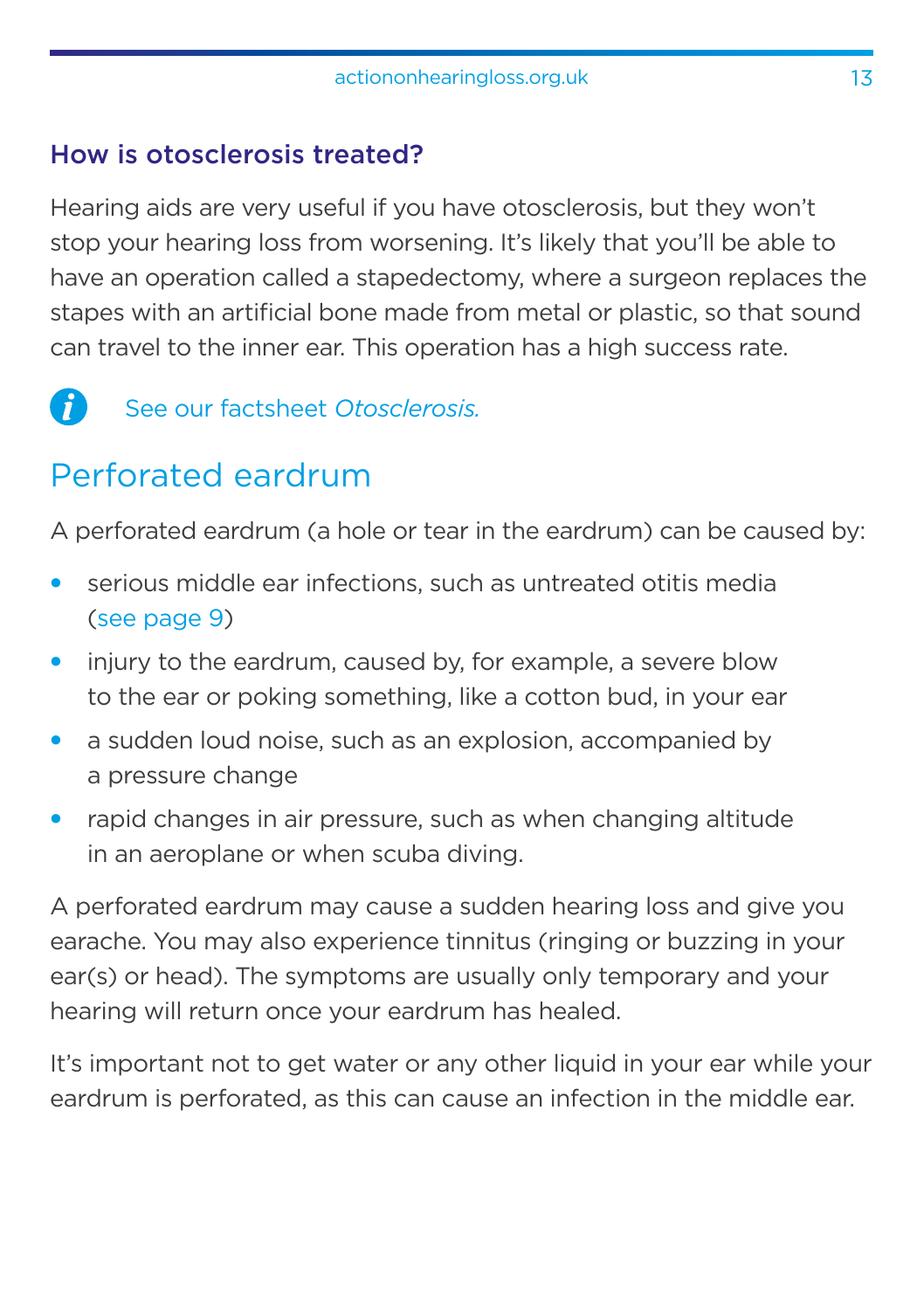#### <span id="page-13-0"></span>How is a perforated eardrum treated?

You should see your GP if you think you have a perforated eardrum. A perforated eardrum normally heals on its own within two months, but your GP can check if you have an ear infection, and prescribe an antibiotic if needed. For more serious damage, usually following repeated episodes of otitis media, you might need an operation called a myringoplasty, where a tissue graft is used to seal up the hole.

## Inner ear conditions

## Sensorineural hearing loss

Sensorineural hearing loss is caused by damage to the tiny sound-sensing hair cells within the cochlea or damage to the hearing nerve (or both). This damage is permanent and so is the hearing loss.

Sensorineural hearing loss can happen naturally as part of the ageing process. But there are many other things that cause sensorineural hearing loss, or add to it, including:

- regular and prolonged exposure to loud sounds and/or sudden very loud sounds such as blasts
- medicines used to treat serious diseases, such as certain cancer drugs and some powerful antibiotics
- certain infectious diseases, including mumps and meningitis
- complications at birth
- non-cancerous tumours on the hearing nerve (see our factsheet *Acoustic neuroma*)
- some disorders such as Ménière's disease and Usher syndrome
- genetics.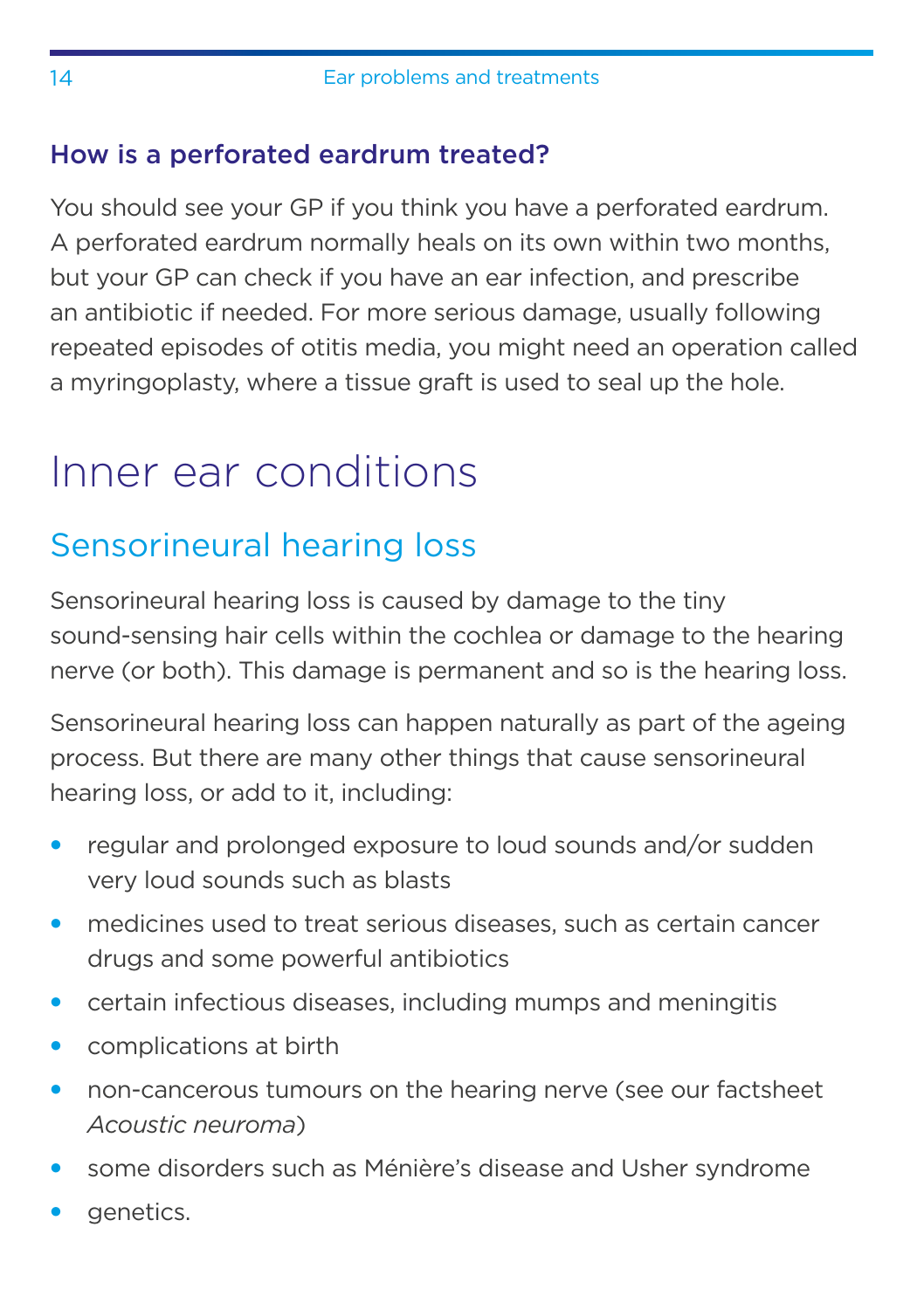#### How is sensorineural hearing loss treated?

People with sensorineural hearing loss usually find hearing aids very helpful. If you think you have hearing loss, see your GP, who can refer you to a hearing specialist for a full hearing assessment (see our leaflet *How's your hearing?*).

Cochlear implants may be an option for people who have become profoundly deaf and find hearing aids aren't much help, or for children who are born deaf (see our factsheet *Cochlear implants*).

There's also lots of new technology and products to help make life easier if you are deaf or have hearing loss, and you may find learning to lipread helpful (see our leaflets *Products to help with hearing loss and tinnitus* and *Learning to lipread*).

#### **Protect your ears**

Exposure to loud noise can damage your hearing without you realising it until years later. By law, if you work somewhere very noisy, you must be given earplugs or earmuffs to protect your hearing. It's also a good idea to use hearing protection when you go to concerts, nightclubs and other noisy places, and if you shoot guns for sport or use noisy power tools.



See our factsheet *Noise exposure*.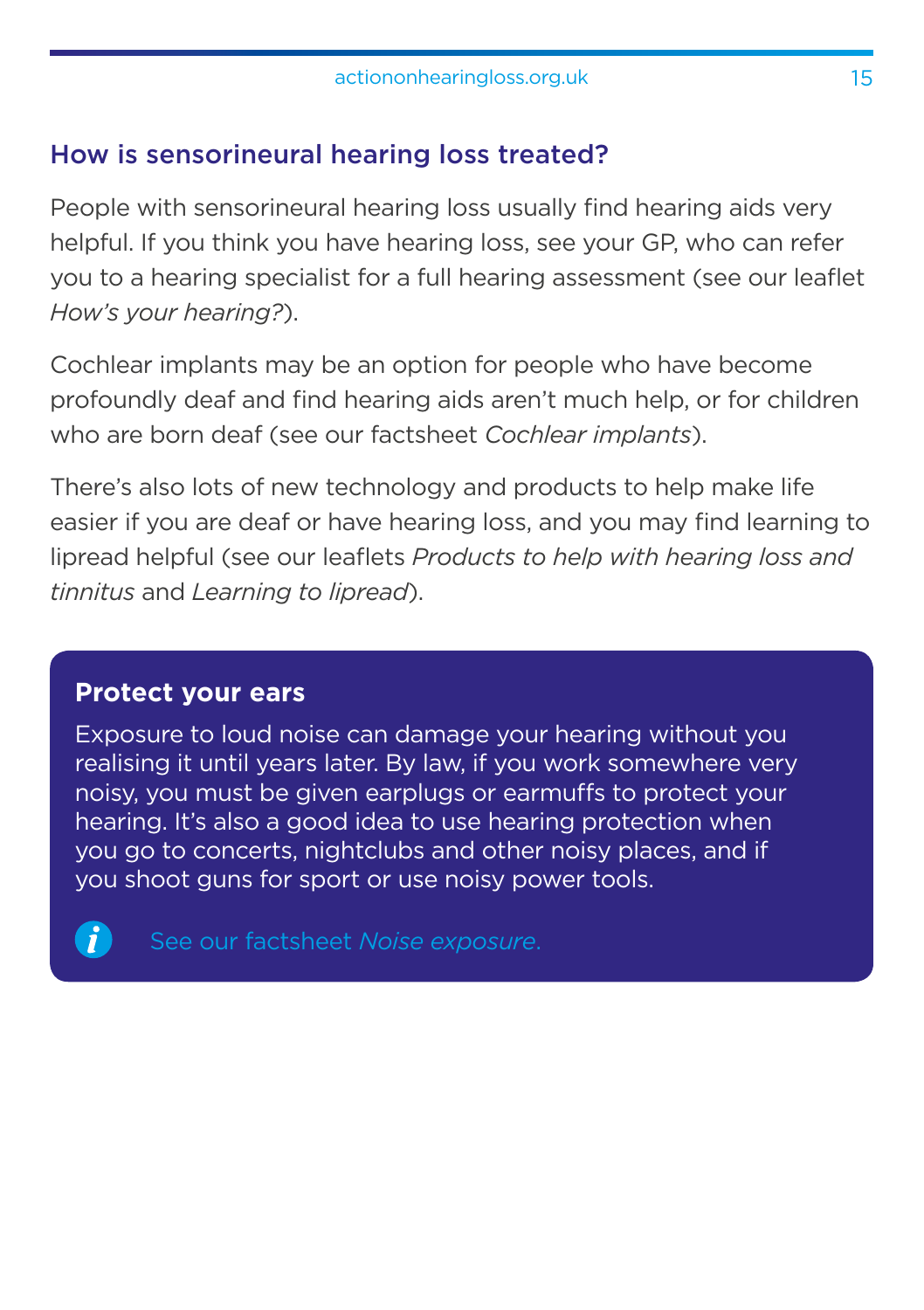## <span id="page-15-0"></span>Balance problems

Dizziness is a term used to describe feeling off-balance, light-headed or faint, or like the world around you is spinning (known as vertigo). It's usually short-lived, but some people have long-lasting dizziness and balance problems. Most often, these symptoms are caused by a problem in the inner ear – in which case, there's almost always a treatment to help.

**Other health conditions can also cause balance problems, so make sure you see your GP so they can investigate the cause.**

## Viral and bacterial infections

A common cause of sudden dizziness is a simple viral infection, such as the common cold, spreading to your inner ear (labyrinthitis) or the balance nerve (vestibular neuronitis). Bacterial infection from the middle ear or the bloodstream can also spread to the inner ear and result in dizziness. Although your immune system may get rid of the infection quite quickly, your balance organ (the vestibular system, [see page](#page-5-0) 6) may still be affected. You may feel dizzy until your body can readjust to deal with this.

In most cases, the dizziness will go away within a few weeks with no treatment, although you might need to rest in bed if you have severe symptoms. Your GP may prescribe medication to treat your dizziness if it is severely affecting you. You should avoid driving, using tools or machinery, or working at a height when you're feeling dizzy.

If problems with your balance persist, your GP may refer you to an ENT specialist for some specialised tests and may give you vestibular rehabilitation physiotherapy, which includes head and balance exercises.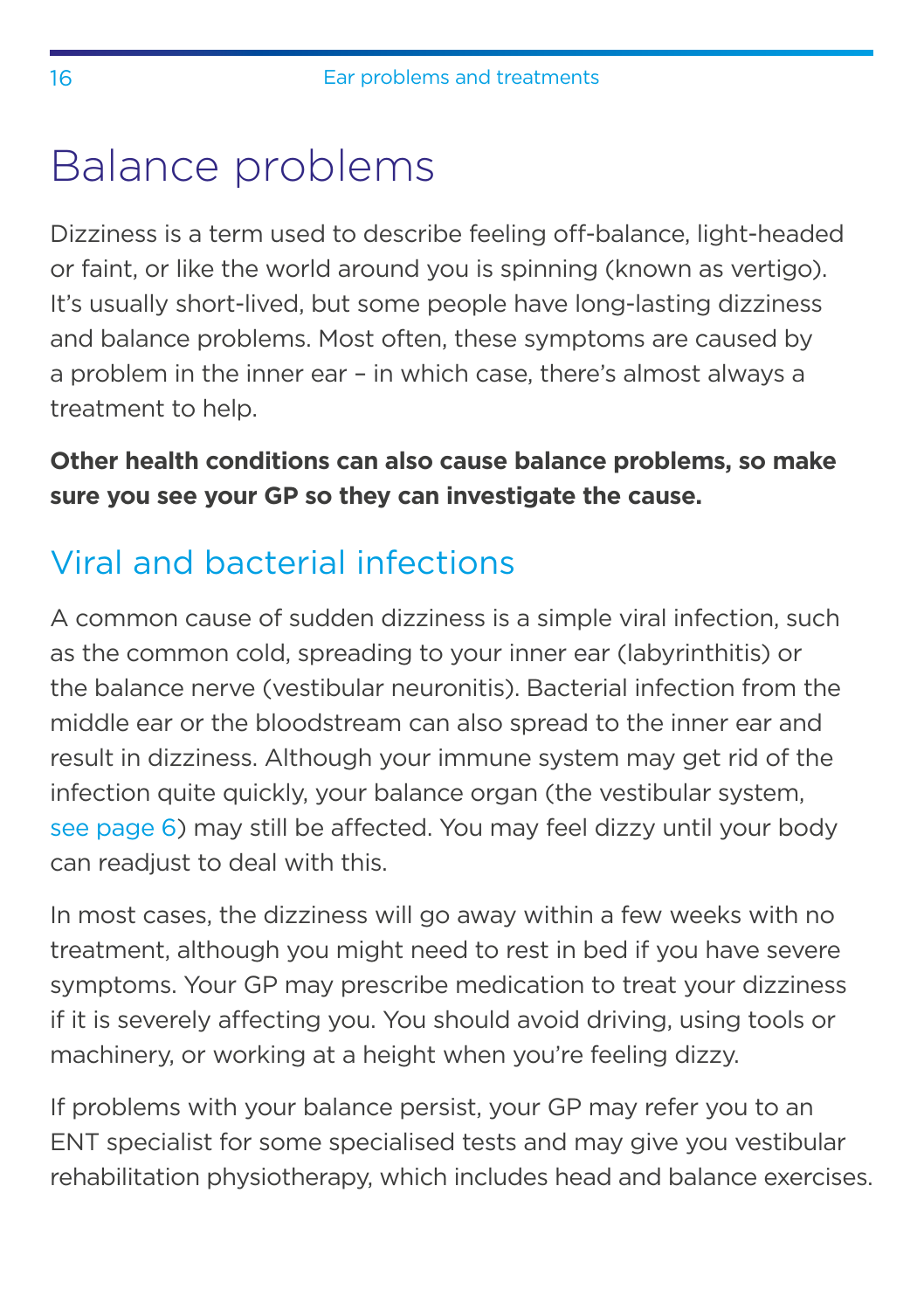### <span id="page-16-0"></span>**Migraine**

A migraine is a severe headache with symptoms that may include a throbbing pain, nausea, vomiting, sensitivity to light and, in some cases, dizziness. There are effective treatments for migraines, and ways to stop them developing. Speak to your GP to find out more.

## Benign paroxysmal positional vertigo (BPPV)

This is an inner ear disorder that can cause short but severe spells of vertigo (a spinning sensation). The vertigo is especially triggered when your head is in certain positions – for example, if you tip your head backwards or when you first lie down in bed.

The symptoms of BPPV may be unpleasant, but the underlying cause isn't serious. It's thought that BPPV is caused when small calcium crystals are dislodged and float around in the fluid in the semi-circular canals of the vestibular system.

The episodes of dizziness may stop by themselves within a few weeks, but you should visit your GP if they don't, or if they get worse. Your GP may carry out a test known as the Dix-Hallpike to confirm the presence of BPPV and which ear is affected. If they are unable to do this themselves, they may refer you to an ENT specialist.

If BPPV is confirmed, a simple treatment called the Epley manoeuvre can be done straight away to treat it. This manoeuvre is designed to put the dislodged crystals back to where they should be. In some cases, it can take a couple of attempts over a few weeks to completely treat the condition.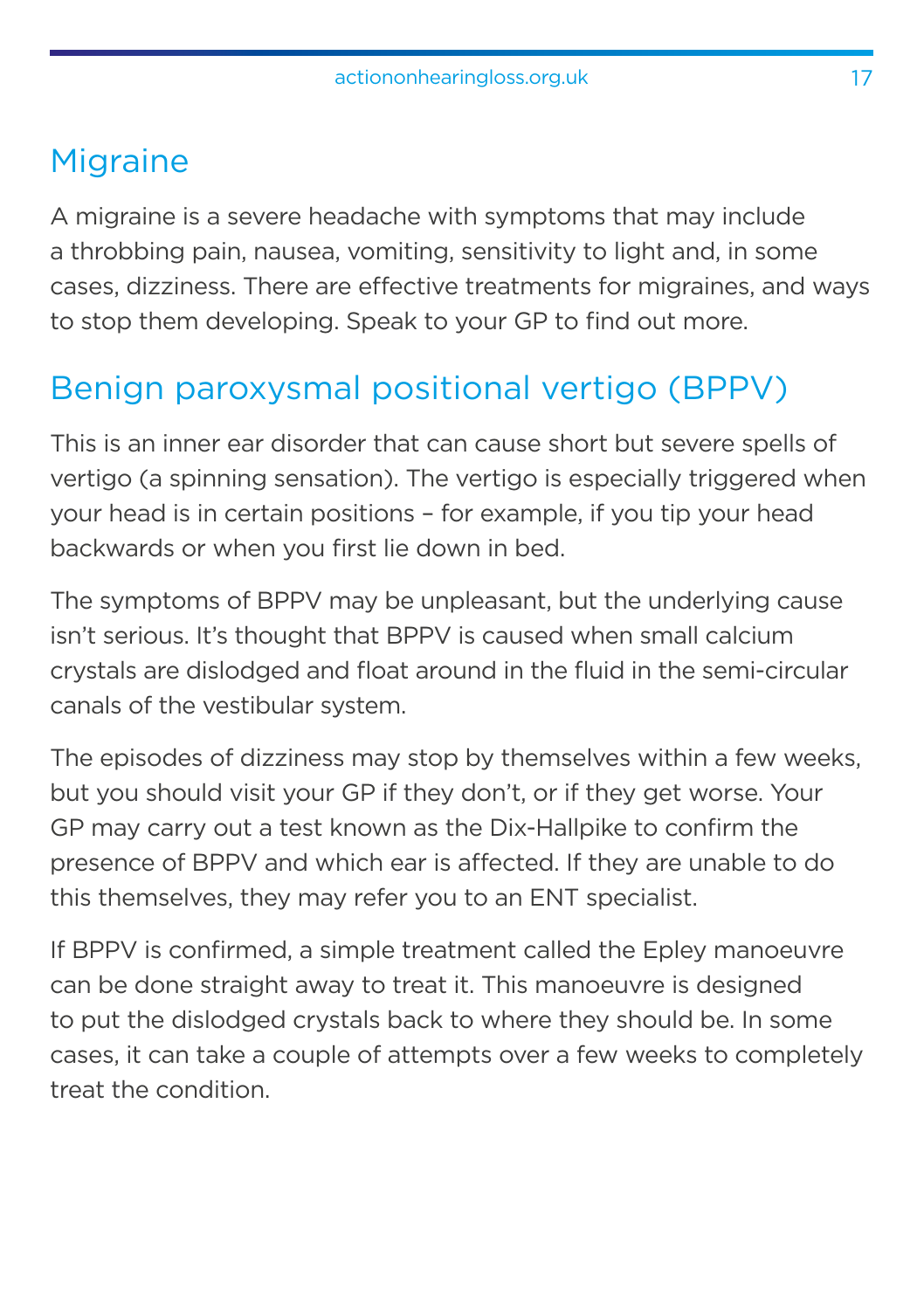## <span id="page-17-0"></span>Ménière's disease

Ménière's disease is a rare condition that affects the inner ear, involving episodes of vertigo, fluctuating hearing loss and tinnitus. Its cause is unknown but it may be linked to changes in the pressure of the fluid in the inner ear.

Ménière's disease leads to sudden attacks of severe vertigo that can last from 20 minutes to 24 hours. With an attack, you'll usually have a feeling of ear 'fullness' followed by nausea and vomiting, as well as hearing loss and tinnitus (see below), and, possibly, sensitivity to sound (hyperacusis). However, the symptoms of Ménière's disease, and their severity, vary greatly from person to person. Repeated episodes can cause some degree of permanent hearing loss.

You can reduce or control the symptoms of Ménière's disease through medication. Rarely, you might need some type of surgical intervention.

See our factsheets *Dizziness and balance problems* and f *Ménière's disease.*

# Tinnitus

Tinnitus is the word for noises that some people hear in their ear(s) or head – such as buzzing, ringing, whistling or hissing – that don't have an external source. The cause of tinnitus isn't completely understood, but it can be linked to:

- hearing loss (but hearing loss and tinnitus can occur independently)
- exposure to loud noise
- emotional stress
- injuries to the ear or head
- some ear conditions (including excess ear wax).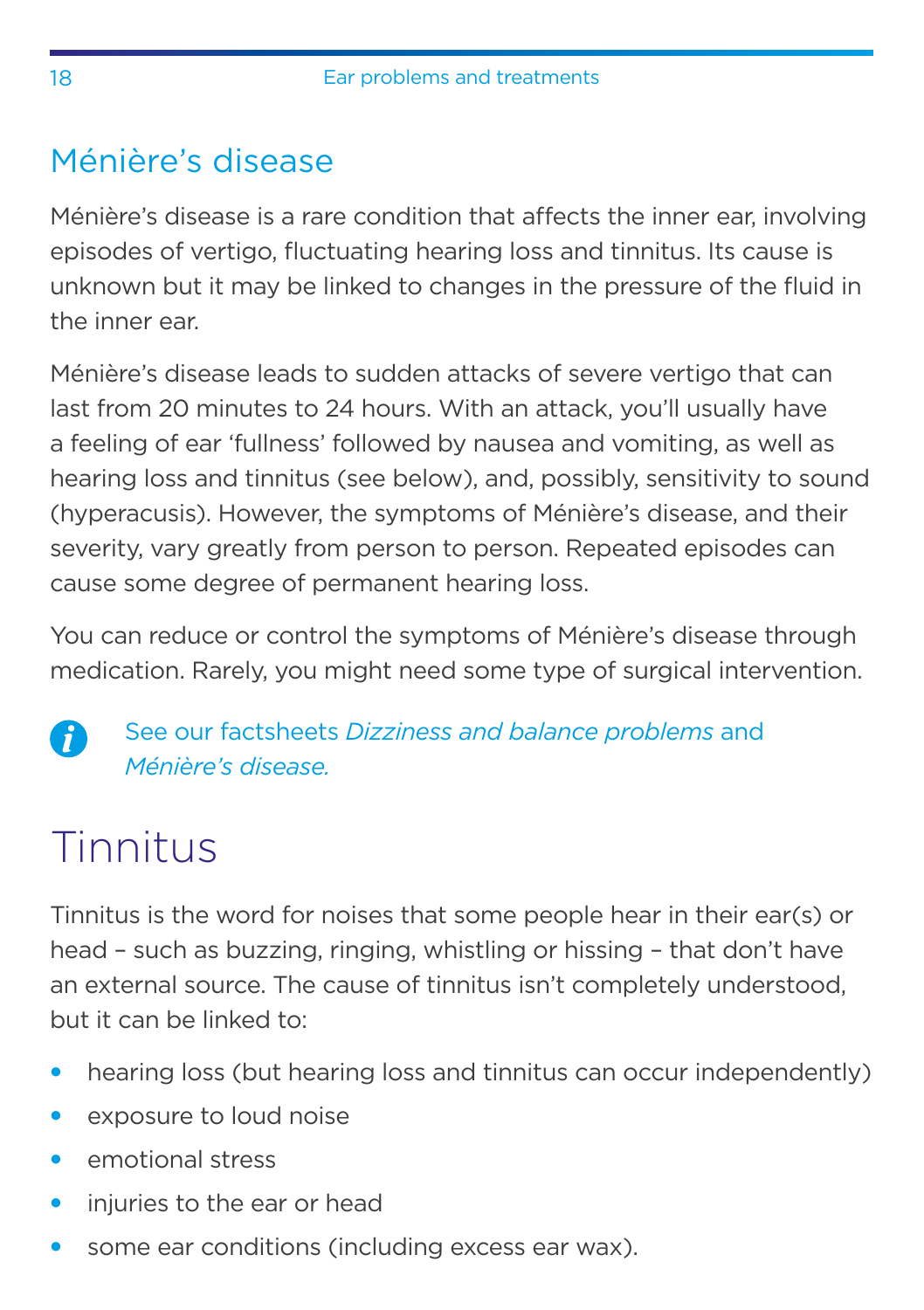<span id="page-18-0"></span>In most cases, tinnitus improves over time. But if it persists and you find it troublesome, see your GP. There's not yet a cure for tinnitus, but there are different therapies that can help you to manage it effectively. Research to find a cure for tinnitus is ongoing.

 $\bullet$ See our leaflet *Understanding tinnitus*.

# Further information and support

**Action on Hearing Loss** has a wide range of information on deafness, tinnitus and hearing loss. Visit **[actiononhearingloss.org.uk](http://actiononhearingloss.org.uk/factsheets)**, see our factsheets and leaflets at **[actiononhearingloss.org.uk](http://actiononhearingloss.org.uk/factsheets)/publications** or get in touch with our Information Line for free, confidential information [\(see back page](#page-19-0) for contact details).

## Information you can trust

The Information Standard certifies us as producers of high-quality, evidence-based information. For a list of references for this leaflet, please email **[references@hearingloss.org.uk](mailto:references%40hearingloss.org.uk?subject=)**

**Dr Rudrapathy Palaniappan**, Consultant in Audiovestibular Medicine at the Royal National Throat, Nose and Ear Hospital, reviewed the original version of this leaflet, published in January 2016. Our Biomedical Research team reviewed the information in this leaflet in June 2018 to make sure it is based on the most up-to-date evidence and research.

#### **Did you find this information helpful?**

Please tell us what you think of this leaflet. Did you find it useful? Could we improve it? Please email us at **reviewpanel@hearingloss.org.uk** And if you'd like to join our Readers' Panel, to help us create and review information for our website and publications, please let us know.